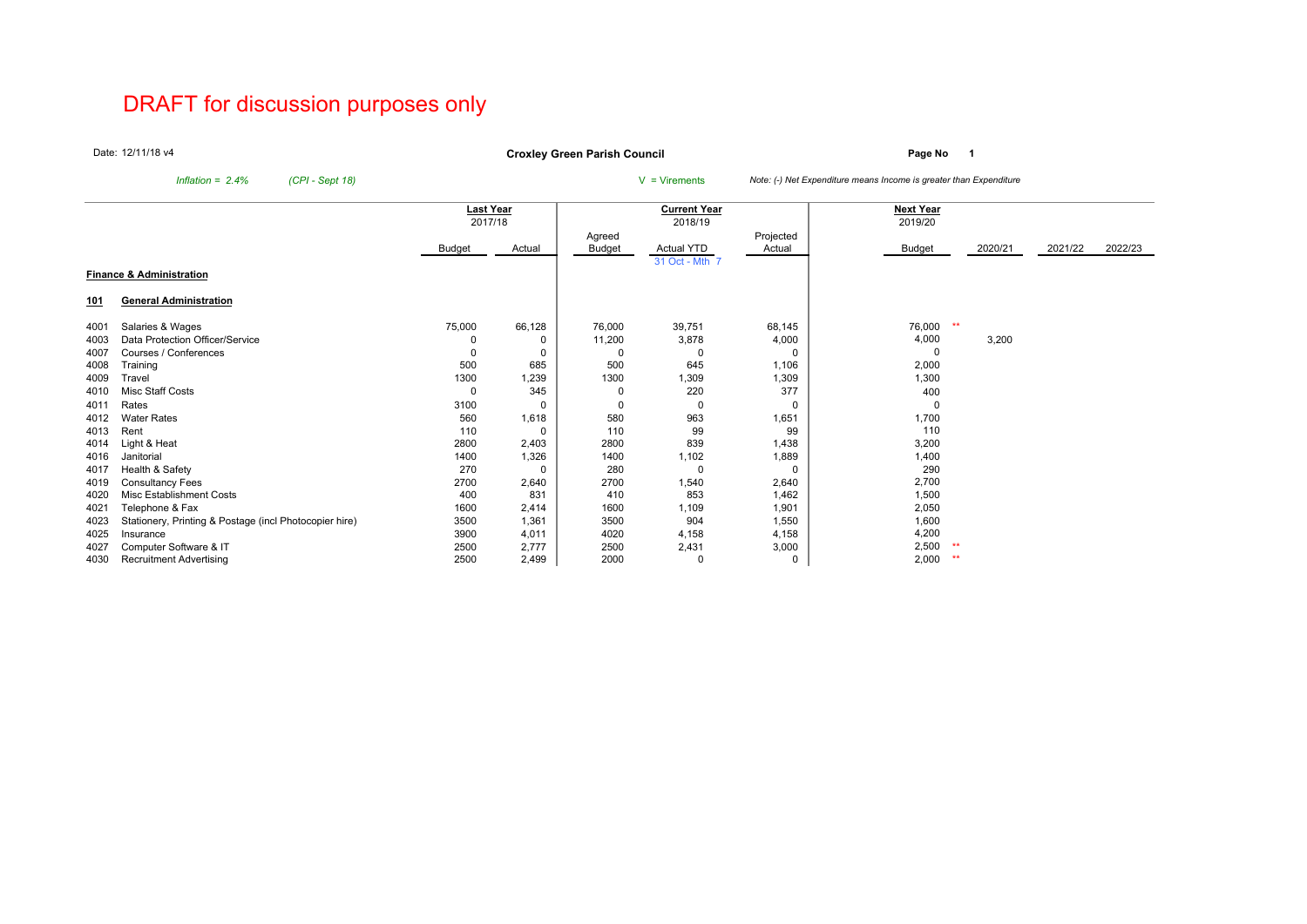**Page No <sup>2</sup> Croxley Green Parish Council**

|                                                                              |                                                                                                                                                                                                                                                                    | <b>Last Year</b>                                                                                                              | 2017/18                                                                                      |                                                                                              | <b>Current Year</b><br>2018/19                                                       |                                                                                                  | <b>Next Year</b><br>2019/20                                                              |             |                   |                   |
|------------------------------------------------------------------------------|--------------------------------------------------------------------------------------------------------------------------------------------------------------------------------------------------------------------------------------------------------------------|-------------------------------------------------------------------------------------------------------------------------------|----------------------------------------------------------------------------------------------|----------------------------------------------------------------------------------------------|--------------------------------------------------------------------------------------|--------------------------------------------------------------------------------------------------|------------------------------------------------------------------------------------------|-------------|-------------------|-------------------|
|                                                                              |                                                                                                                                                                                                                                                                    | <b>Budget</b>                                                                                                                 | Actual                                                                                       | Agreed<br><b>Budget</b>                                                                      | <b>Actual YTD</b><br>31 Oct - Mth 7                                                  | Projected<br>Actual                                                                              | <b>Budget</b>                                                                            | 2020/21     | 2021/22           | 2022/23           |
| 4036<br>4037<br>4038<br>4042<br>4046<br>4151<br>4155<br>4156<br>4157<br>4158 | <b>Property Maintenance</b><br><b>Grounds Maintenance</b><br>Maintenance Contracts<br><b>Equipment Maintenance</b><br><b>Equipment Purchased</b><br><b>Bank Charges</b><br>Legal Fees<br>Audit Fees - External<br>Audit Fees - Internal<br><b>Accountancy Fees</b> | 400<br>$\mathbf{0}$<br>$\mathbf 0$<br>$\mathbf 0$<br>$\mathbf 0$<br>350<br>$\mathbf 0$<br>1,000<br>910<br>880<br>$\mathbf{0}$ | 1,582<br>$\mathbf 0$<br>$\mathbf 0$<br>$\mathbf 0$<br>535<br>592<br>556<br>600<br>756<br>841 | 750<br>50<br>$\mathbf 0$<br>$\Omega$<br>$\Omega$<br>$\Omega$<br>5,000<br>1,000<br>940<br>910 | 1,120<br>$\mathbf 0$<br>0<br>0<br>0<br>649<br>$\mathbf 0$<br>0<br>430<br>$\mathbf 0$ | 1,920<br>$\Omega$<br>$\Omega$<br>0<br>$\mathbf 0$<br>1,113<br>$\mathbf 0$<br>1,000<br>940<br>910 | 1,200<br>50<br>$\Omega$<br>$\Omega$<br>$\Omega$<br>1,100<br>5,000<br>1,000<br>930<br>900 |             |                   |                   |
|                                                                              | Balancing figure (Council's Charity Expenditure)<br>Tfr from Reserves re Salaries<br>Tfr from Reserves re Advertising for new Clerk<br>Tfr from Reserves (ex Data Protection 2018)<br>Tfr from Reserves (if required)<br>Tfr from Reserves (Legal Fees)            | $\mathbf 0$<br>$-7,000$<br>$\mathsf 0$                                                                                        | 0<br>$\mathbf 0$<br>$\mathsf 0$                                                              | $-3,000$<br>$-7,000$<br>$\Omega$<br>$\Omega$                                                 | 0<br>$\mathbf 0$<br>$\mathbf 0$<br>$\mathbf 0$                                       | 0<br>$\mathbf 0$<br>$\mathbf 0$<br>$\mathbf 0$                                                   | $-7,000$ **<br>$-2,000$<br>$-4,000$<br>$-5,000$                                          | $-3,200$    |                   |                   |
|                                                                              | <b>OverHead Expenditure</b>                                                                                                                                                                                                                                        | 98,680                                                                                                                        | 95,739                                                                                       | 109,550                                                                                      | 62,000                                                                               | 100,607                                                                                          | 99,130                                                                                   | $\mathbf 0$ | $\mathbf 0$       | $\mathbf 0$       |
| 1001<br>1076<br>1080                                                         | <b>Rent Recieved</b><br>Precept<br>Miscellaneous Income (TRDC Grant)                                                                                                                                                                                               | 10<br>286,944<br>$\mathbf 0$                                                                                                  | 20<br>286,944<br>$\mathbf 0$                                                                 | 10<br>302,160<br>0                                                                           | $\mathbf 0$<br>302,160<br>$\mathbf 0$                                                | 10<br>302,160<br>$\Omega$                                                                        | 397,251                                                                                  | 10<br>0     | 10<br>$\mathsf 0$ | 10<br>$\mathbf 0$ |
| 1090                                                                         | <b>Interest Received</b>                                                                                                                                                                                                                                           | 6                                                                                                                             | 246                                                                                          | 60                                                                                           | 152                                                                                  | 261                                                                                              | 260                                                                                      |             |                   |                   |
|                                                                              | <b>Total Income</b>                                                                                                                                                                                                                                                | 286,960                                                                                                                       | 287,210                                                                                      | 302,230                                                                                      | 302,312                                                                              | 302,431                                                                                          | 397,511                                                                                  | 10          | 10                | 10                |
|                                                                              | 101<br><b>Net Expenditure</b>                                                                                                                                                                                                                                      | $-188,280$                                                                                                                    | $-191,471$                                                                                   | $-192,680$                                                                                   | $-240,312$                                                                           | $-201,823$                                                                                       | $-298,381$                                                                               | $-10$       | $-10$             | $-10$             |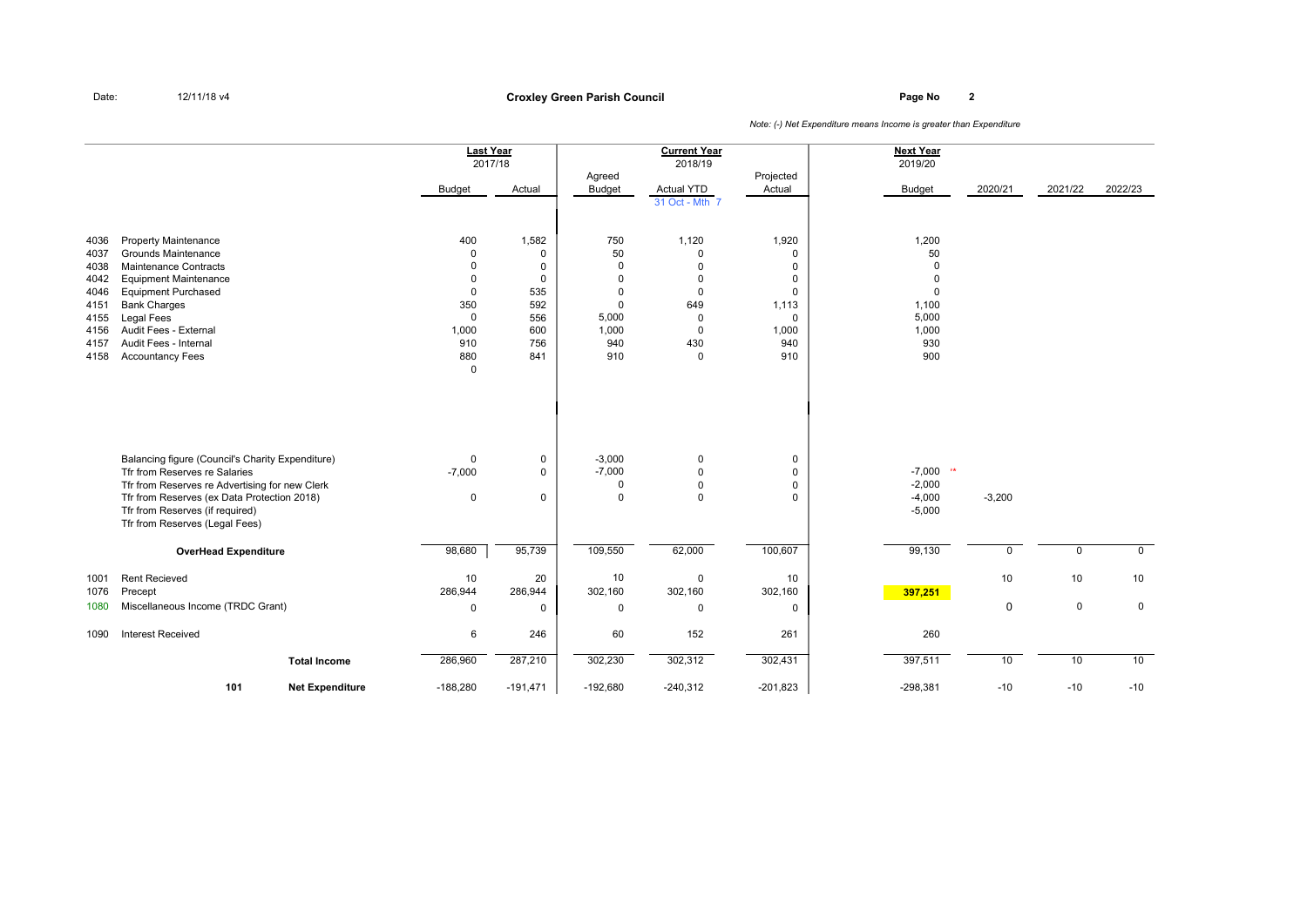**Page No <sup>3</sup> Croxley Green Parish Council**

|      |                                       |                        | <b>Last Year</b> |             |              | <b>Current Year</b> |             | <b>Next Year</b> |          |         |             |
|------|---------------------------------------|------------------------|------------------|-------------|--------------|---------------------|-------------|------------------|----------|---------|-------------|
|      |                                       |                        |                  | 2017/18     |              | 2018/19             |             | 2019/20          |          |         |             |
|      |                                       |                        |                  |             | Agreed       |                     | Projected   |                  |          |         |             |
|      |                                       |                        | Budget           | Actual      | Budget       | Actual YTD          | Actual      | Budget           | 2020/21  | 2021/22 | 2022/23     |
|      |                                       |                        |                  |             |              | 31 Oct - Mth 7      |             |                  |          |         |             |
| 102  | <b>Local Democracy</b>                |                        |                  |             |              |                     |             |                  |          |         |             |
|      |                                       |                        |                  |             |              |                     |             |                  |          |         |             |
| 4020 | Misc Establishment Costs              |                        | $\Omega$         |             | $\mathbf{0}$ | $\Omega$            | $\Omega$    | $\mathbf{0}$     |          |         |             |
| 4024 | Subscriptions/Publications            |                        | 7500             | 7,426       | 7,800        | 7,460               | 7,210       | 7,700            |          |         |             |
| 4033 | Parish Pump Newsletter/Communications |                        | 2000             | 2,152       | 4,500        | $\Omega$            | 3,500       | 4,500            |          |         |             |
| 4201 | <b>Chairman's Discretion Budget</b>   |                        | 500              | 430         | 520          | 350                 | 450         | 510              |          |         |             |
| 4251 | <b>Election Expenses</b>              |                        | 5000             | 5,000       | 5,000        | $\Omega$            | 5,000       | 5,000            | 1,250    | 1,250   | 1,250       |
| 4300 | Events - Revels on the Green          |                        | 350              | 33          | 360          | 17                  | 17          | 360              |          |         |             |
|      | Campaign for new Cllrs for Election   |                        | $\Omega$         | 0           | $\Omega$     | $\Omega$            | $\mathbf 0$ | 3,000            |          |         |             |
|      |                                       |                        |                  |             |              |                     |             |                  |          |         |             |
|      |                                       |                        |                  |             |              |                     |             |                  |          |         |             |
|      | <b>OverHead Expenditure</b>           |                        | 15,350           | 15,041      | 18,180       | 7,827               | 16,177      | 21,070           | 1,250    | 1,250   | 1,250       |
| 1031 | Map Income                            |                        | $\Omega$         | 0           | $\mathbf 0$  | $\mathbf{0}$        | $\mathbf 0$ | 0                |          |         |             |
| 1051 | Advertising Income                    |                        | 1,600            | $\mathbf 0$ | $\Omega$     | $\Omega$            | 0           | $\Omega$         |          |         |             |
|      |                                       |                        |                  |             |              |                     |             |                  |          |         |             |
|      |                                       | <b>Total Income</b>    | 1,600            | $\mathbf 0$ | $\Omega$     | $\Omega$            | $\Omega$    | $\mathbf 0$      | $\Omega$ | O       | $\mathbf 0$ |
|      |                                       |                        |                  |             |              |                     |             |                  |          |         |             |
|      | 102                                   | <b>Net Expenditure</b> | 13,750           | 15,041      | 18,180       | 7,827               | 16,177      | 21,070           | 1,250    | 1,250   | 1,250       |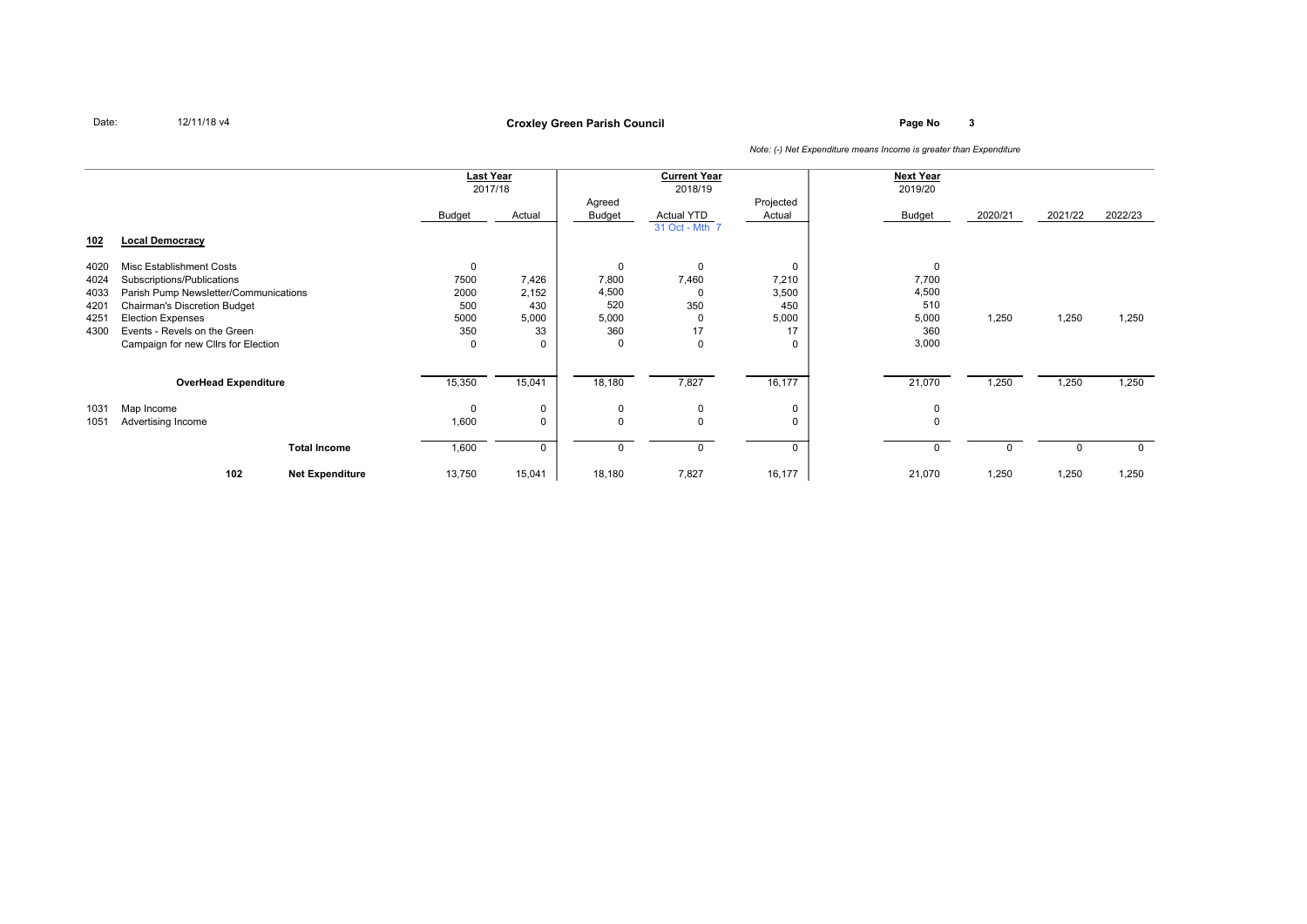# **Page No <sup>4</sup> Croxley Green Parish Council**

|      |                                                           |                         | <b>Last Year</b><br>2017/18 |               | <b>Current Year</b><br>2018/19 |           | <b>Next Year</b><br>2019/20 |         |          |             |
|------|-----------------------------------------------------------|-------------------------|-----------------------------|---------------|--------------------------------|-----------|-----------------------------|---------|----------|-------------|
|      |                                                           |                         |                             | Agreed        |                                | Projected |                             |         |          |             |
|      |                                                           | <b>Budget</b>           | Actual                      | <b>Budget</b> | <b>Actual YTD</b>              | Actual    | <b>Budget</b>               | 2020/21 | 2021/22  | 2022/23     |
| 103  | Groundworks                                               |                         |                             |               | 31 Oct - Mth 7                 |           |                             |         |          |             |
|      |                                                           |                         |                             | 58900         |                                |           |                             | $**$    |          |             |
| 4001 | Salaries & Wages                                          | 60,300                  | 51,397                      |               | 33,641                         | 57,670    | 58,900                      |         |          |             |
| 4006 | <b>Protective Clothing</b>                                | 500<br>500              | 965<br>890                  | 400<br>520    | 233                            | 399       | 400                         |         |          |             |
| 4008 | Training                                                  |                         |                             |               | 1,660                          | 2,000     | 2,000                       |         |          |             |
| 4010 | Misc Staff Costs                                          | 730                     | 555                         | 750           | 290                            | 497       | 750                         |         |          |             |
| 4012 | <b>Water Rates</b>                                        | 700                     | 0                           | 720           | 0                              | 0         | 720<br>$\mathbf 0$          |         |          |             |
| 4016 | Janitorial                                                | $\mathbf 0$             | 0                           | $\mathbf{0}$  | $\Omega$                       | 0         |                             |         |          |             |
| 4017 | Health & Safety                                           | 500                     | 268                         | 520           | 27                             | 46        | 510<br>200                  |         |          |             |
| 4018 | Refuse/Green Waste Disposal<br>Misc Establishment Costs   | $\mathbf 0$<br>$\Omega$ | 166                         | $\Omega$      | 64                             | 110       | $\mathbf 0$                 |         |          |             |
| 4020 |                                                           |                         | 0                           | $\Omega$      | 150                            | 12        | 510                         |         |          |             |
| 4036 | <b>Property Maintenance</b><br><b>Grounds Maintenance</b> | 500                     | 60                          | 520<br>1500   |                                | 257       | 4,000                       |         |          |             |
| 4037 |                                                           | 1,500                   | 160                         |               | 2,384                          | 4,087     |                             |         |          |             |
| 4038 | Maintenance Contracts                                     | 2,000                   | 0                           | 2000          | $\Omega$                       | 0         | 2,000                       |         |          |             |
| 4041 | <b>Equipment Hire</b>                                     | $\mathbf 0$             | 162                         | $\Omega$      | 441                            | 450       | 450                         |         |          |             |
| 4042 | <b>Equipment Maintenance</b>                              | 1,000                   | 119                         | 1500          | 720                            | 1,234     | 1,200                       |         |          |             |
| 4046 | <b>Equipment Purchased</b>                                | 500                     | 1,075                       | 520           | 809                            | 1,387     | 1,300                       |         |          |             |
| 4047 | Footpath Maintenance                                      | $\Omega$                | 0                           | $\mathbf 0$   | $\Omega$                       | 0         | $\mathbf 0$                 |         |          |             |
| 4051 | Vehicle License & Insurance                               | 2,500                   | 1,834                       | 1900          | 1,940                          | 1,940     | 1,950                       |         |          |             |
| 4055 | Fuel & Oil - LS08 WCP                                     | 1,000                   | 1,065                       | 1000          | 754                            | 1,293     | 1,300                       |         |          |             |
| 4060 | Fuel & Oil - Groundworks                                  | 840                     | 510                         | 870           | 279                            | 478       | 860                         |         |          |             |
| 4070 | Maintenance - LS08 WCP                                    | 560                     | 634                         | 580           | 1,005                          | 1,000     | 1,000                       |         |          |             |
| 4071 | Maintenance - Tractor                                     | 1,100                   | 595                         | 1100          | 1,788                          | 1,800     | 250                         |         |          |             |
| 4072 | Maintenance - Ride on Mower                               | 500                     | 451                         | 520           | 2,025                          | 3,471     | 250                         |         |          |             |
|      | Tfr from Reserves ex equip. maint.                        | $-500$                  | 0                           |               |                                |           |                             |         |          |             |
|      | Tfr from Reserves ex Maintenance contracts                | $-2,000$                | $\Omega$                    |               |                                |           |                             |         |          |             |
|      | <b>OverHead Expenditure</b>                               | 72,730                  | 60,906                      | 73,820        | 48,217                         | 78,132    | 78,550                      | 0       | $\Omega$ | $\mathbf 0$ |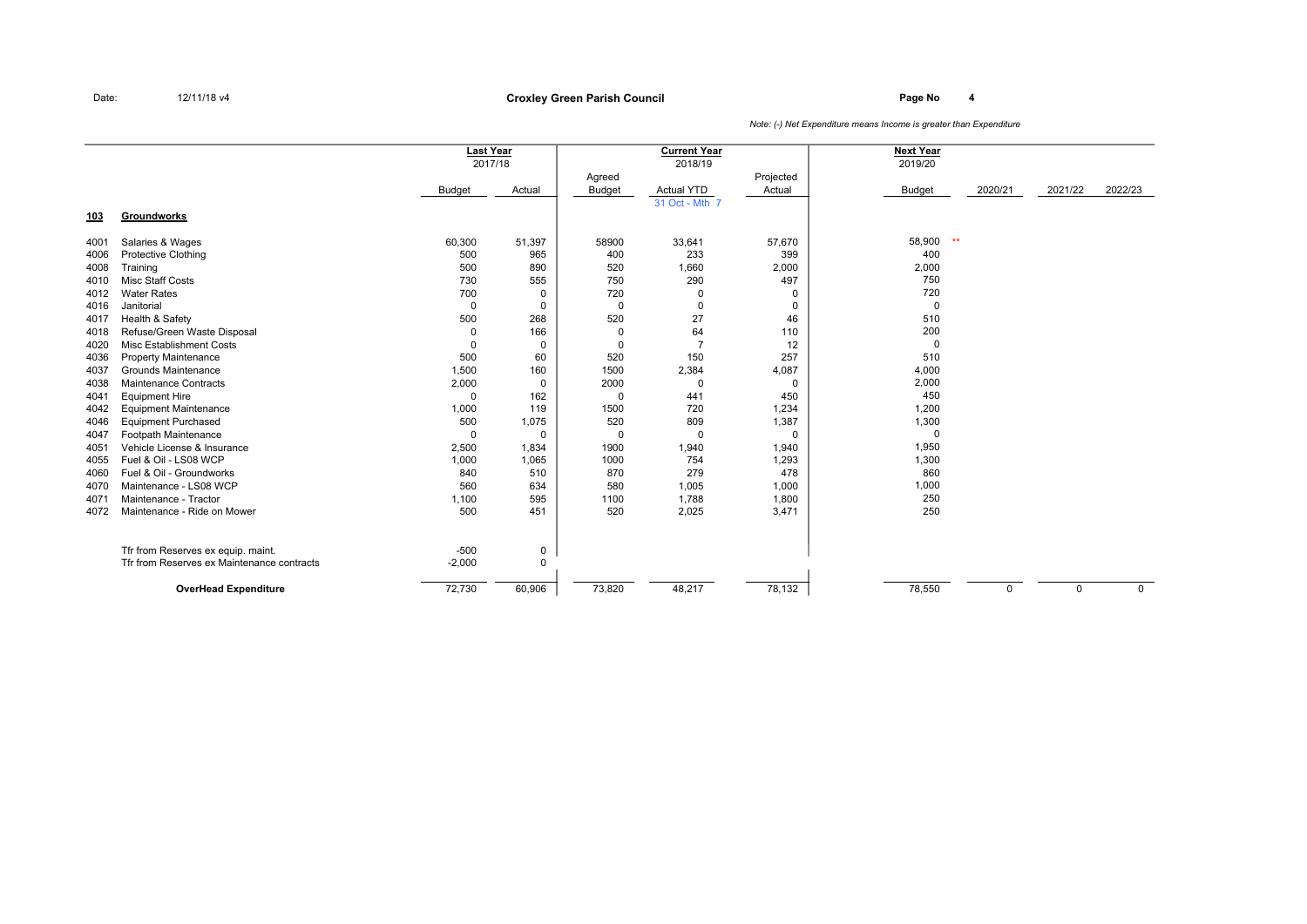**Page No <sup>5</sup> Croxley Green Parish Council**

|              |                                                       |                        | <b>Last Year</b><br>2017/18 |        | Agreed   | <b>Current Year</b><br>2018/19               | Projected | <b>Next Year</b><br>2019/20 |             |         |             |
|--------------|-------------------------------------------------------|------------------------|-----------------------------|--------|----------|----------------------------------------------|-----------|-----------------------------|-------------|---------|-------------|
|              |                                                       |                        | Budget                      | Actual | Budget   | Actual YTD                                   | Actual    | Budget                      | 2020/21     | 2021/22 | 2022/23     |
| 1061<br>1062 | Agency Income - HCC Mtce<br>Agency Income - TRDC Mtce |                        | $\mathbf 0$<br>0            | 0<br>0 | 0        | 31 Oct - Mth 7<br>$\mathbf 0$<br>$\mathbf 0$ | 0<br>0    | $\mathbf 0$<br>0            |             |         |             |
| 1080         | Miscellaneous Income                                  |                        | $\mathbf 0$                 | 0      | $\Omega$ | $\mathbf 0$                                  | 0         | $\mathbf 0$                 |             |         |             |
|              |                                                       | <b>Total Income</b>    |                             | 0      |          | $\mathbf 0$                                  | 0         | $\Omega$                    | 0           | 0       | $\mathbf 0$ |
|              | 103                                                   | <b>Net Expenditure</b> | 72,730                      | 60,906 | 73,820   | 48,217                                       | 78,132    | 78,550                      | $\mathbf 0$ | 0       | 0           |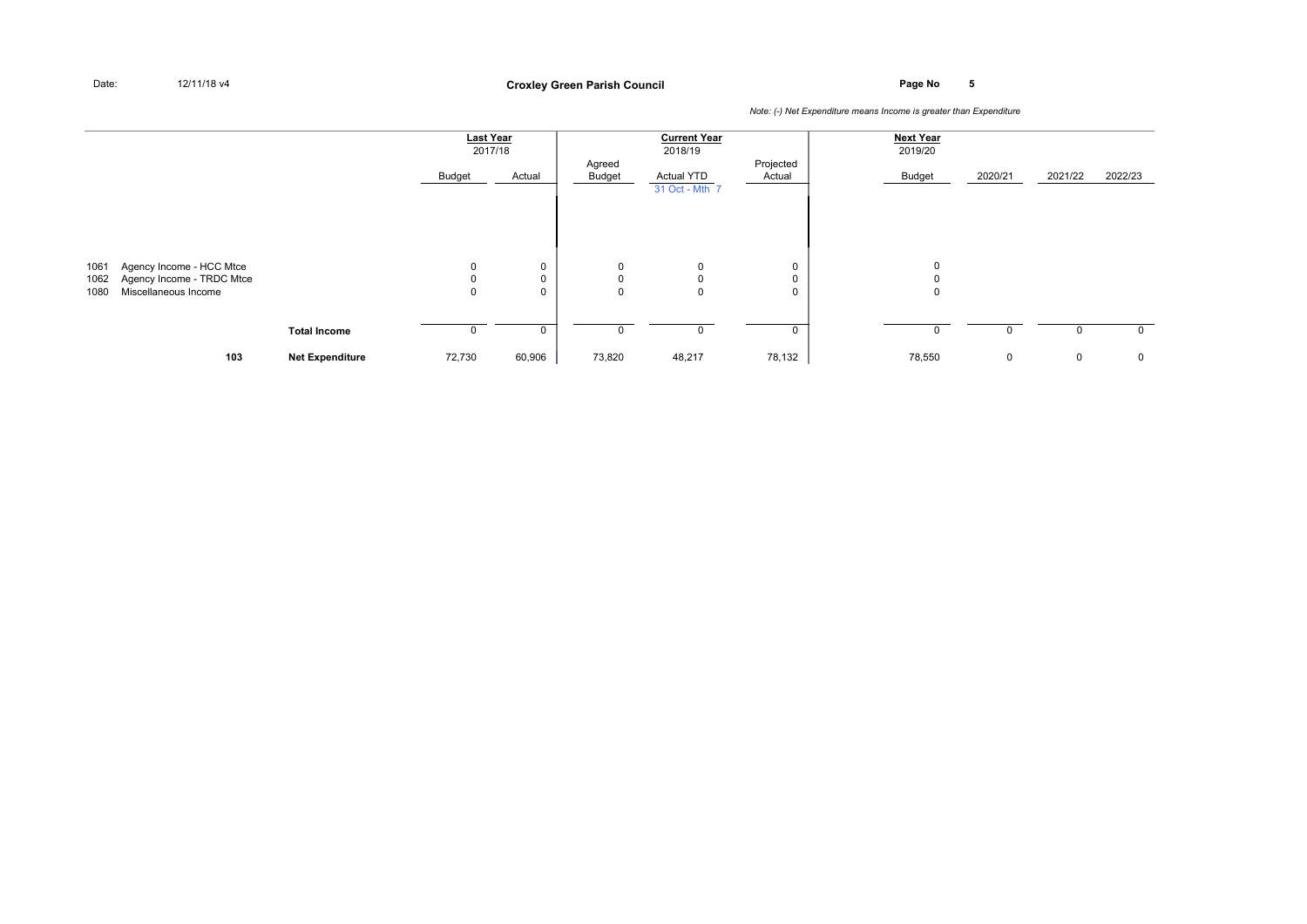**Page No <sup>6</sup> Croxley Green Parish Council**

|              |                                                          |                        | <b>Last Year</b><br>2017/18 |            |                         | <b>Current Year</b><br>2018/19 |                     | <b>Next Year</b><br>2019/20 |             |             |             |
|--------------|----------------------------------------------------------|------------------------|-----------------------------|------------|-------------------------|--------------------------------|---------------------|-----------------------------|-------------|-------------|-------------|
|              |                                                          |                        | <b>Budget</b>               | Actual     | Agreed<br><b>Budget</b> | <b>Actual YTD</b>              | Projected<br>Actual | Budget                      | 2020/21     | 2021/22     | 2022/23     |
| 107          | <b>Grants (incl S137/S145)</b>                           |                        |                             |            |                         | 31 Oct - Mth 7                 |                     |                             |             |             |             |
| 4200         | <b>Councils Charity Expenditure</b>                      |                        | 3,000                       | 0          | 3,000                   | $\mathsf 0$                    | 0                   | 3,000                       |             |             |             |
| 4260         | Community/Village Hall Grant                             |                        | 9,699                       | 9,699      | 9,700                   | 9,700                          | 9,700               | 9,700                       |             |             |             |
| 4711         | Grants:<br>S137 etc - General                            |                        | 1,500                       | 1,400      | 1,500                   | 1,000                          | 2,170               | 2,000                       |             |             |             |
|              | Stained Glass Window or Doors at All Saints Church       |                        | 5,000                       | 0          | 7,000                   | 7,000                          | 7,000               | $\pmb{0}$                   |             |             |             |
|              | Tfr from Reserves                                        |                        | $-5,000$                    | 0          | $-5,000$                | 0                              | 0                   | $\pmb{0}$                   |             |             |             |
|              | <b>OverHead Expenditure</b>                              |                        | 14,199                      | 11,099     | 16,200                  | 17,700                         | 18,870              | 14,700                      | 0           | $\mathbf 0$ | $\mathbf 0$ |
| 1077<br>1200 | <b>Grants Received</b><br><b>Councils Charity Income</b> |                        | $\mathbf 0$<br>3,000        | 0<br>1,618 | $\pmb{0}$<br>3,000      | 0<br>76                        | 0                   | $\mathsf 0$<br>3,000        |             |             |             |
|              |                                                          | <b>Total Income</b>    | 3,000                       | 1,618      | 3,000                   | 76                             | 0                   | 3,000                       | $\mathbf 0$ | $\mathbf 0$ | $\mathbf 0$ |
|              | 107                                                      | <b>Net Expenditure</b> | 11,199                      | 9,481      | 13,200                  | 17,624                         | 18,870              | 11,700                      | 0           | $\mathbf 0$ | $\mathsf 0$ |
| 150          | <b>Community/Village Hall</b>                            |                        |                             |            |                         |                                |                     |                             |             |             |             |
|              | Works                                                    |                        | $\mathbf 0$                 | 0          | $\mathsf 0$             | 0                              | 0                   | $\mathsf 0$                 | $\mathbf 0$ | $\mathsf 0$ | $\mathbf 0$ |
|              | Tfr from Reserves                                        |                        | $\pmb{0}$                   | 0          | $\mathsf 0$             | $\mathbf 0$                    | $\mathbf 0$         | $\pmb{0}$                   | $\mathbf 0$ | $\mathbf 0$ | $\mathbf 0$ |
|              | <b>OverHead Expenditure</b>                              |                        | $\mathsf 0$                 | 0          | $\mathbf 0$             | $\mathbf 0$                    | $\mathsf{O}$        | $\pmb{0}$                   | 0           | $\mathbf 0$ | $\mathbf 0$ |
|              |                                                          |                        | $\pmb{0}$                   | 0          | $\pmb{0}$               | 0                              | 0                   | $\pmb{0}$                   |             |             |             |
|              |                                                          | <b>Total Income</b>    | $\mathsf 0$                 | 0          | $\mathsf 0$             | $\mathbf 0$                    | $\mathsf{O}$        | $\mathbf 0$                 | $\mathbf 0$ | $\mathbf 0$ | $\mathbf 0$ |
|              | 150                                                      | <b>Net Expenditure</b> | $\pmb{0}$                   | 0          | $\pmb{0}$               | 0                              | $\mathsf 0$         | $\pmb{0}$                   | 0           | $\mathbf 0$ | $\mathsf 0$ |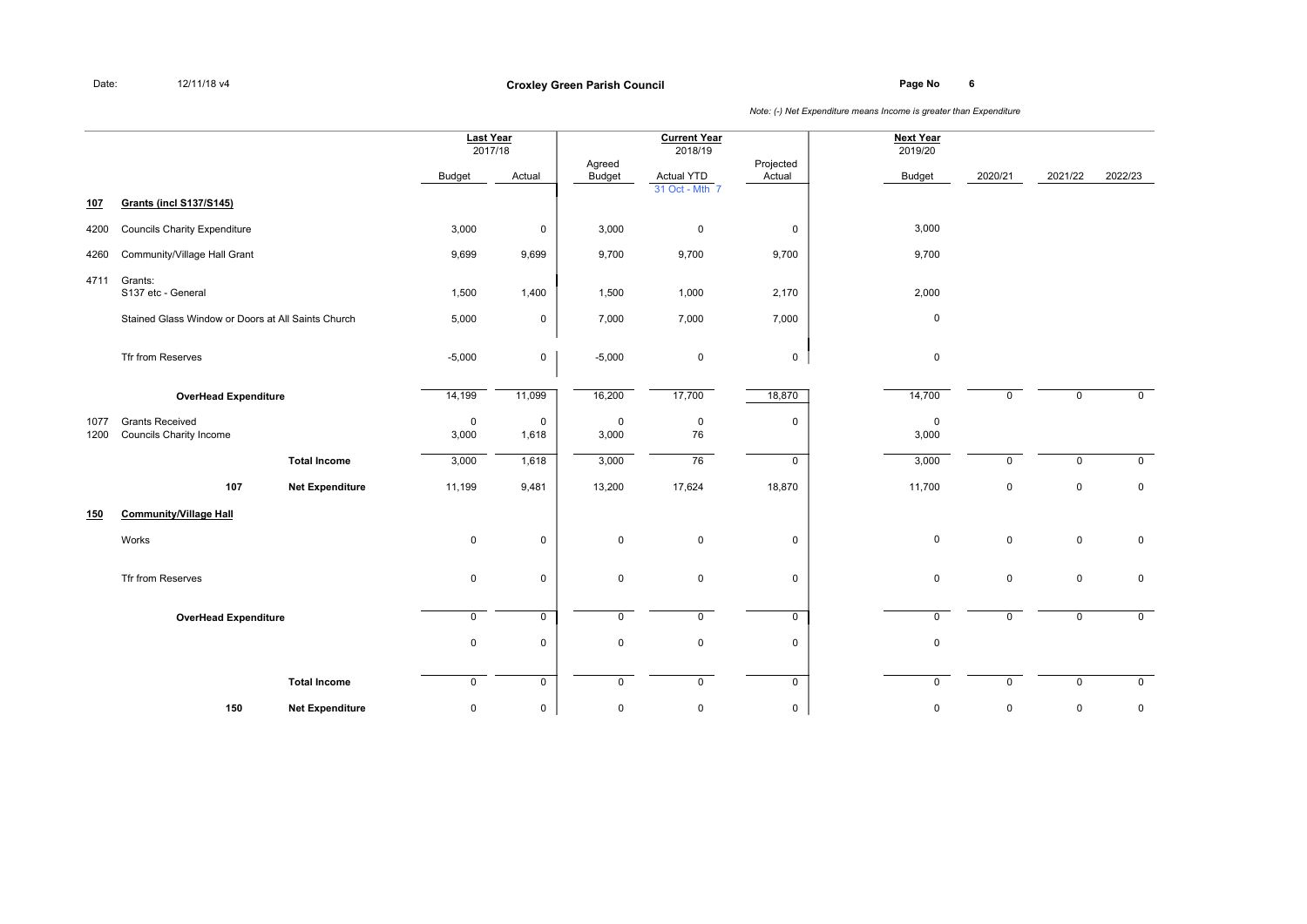**Page No <sup>7</sup> Croxley Green Parish Council**

*Note: (-) Net Expenditure means Income is greater than Expenditure*

**Next Year**2019/20 2017/18 2018/19 2019/20 Agreed **Projected** Budget Actual Budget Actual YTD Actual Budget Budget 2020/21 2021/22 2022/23 31 Oct - Mth <sup>7</sup> **Last YearCurrent Year**

| <u>199</u> | F & A Capital & Projects                                                         |        |                             |                                 |                                |            |                                     |                          |             |              |              |
|------------|----------------------------------------------------------------------------------|--------|-----------------------------|---------------------------------|--------------------------------|------------|-------------------------------------|--------------------------|-------------|--------------|--------------|
| 4175       | Sale of Assets                                                                   |        | $\mathbf 0$                 |                                 | $\mathbf 0$                    | 0          | 0                                   | $\mathbf 0$              |             |              |              |
| 4823       | Tfr to Vehicle Repl Fund                                                         |        | 4,000                       | 4,000                           | 4,000                          | $\Omega$   | $\mathbf 0$                         | 4,000                    |             |              |              |
| 4824       | Tfr to Equipt Repl Fund                                                          |        | 3,000                       | 3,000                           | 3,000                          | 0          |                                     | 3,150                    |             |              |              |
| 4873       | Tfr from Vehicle Repl Fund                                                       |        | $\mathbf 0$                 |                                 | $\mathbf 0$                    | 0          | 0                                   | $\Omega$                 |             |              |              |
| 4874       | Tfr from Equipt Repl Fund                                                        |        | $\Omega$                    |                                 | $\Omega$                       | $\Omega$   | $\mathbf 0$                         | $\Omega$                 |             |              |              |
| 4904       | Purchase of Weston Wood                                                          |        | $\mathbf 0$                 | 27,396                          | $\mathbf 0$                    | $-12$      | $\mathbf 0$                         | $\Omega$                 |             |              |              |
| 4973       | <b>Annual Civic Award</b>                                                        |        | 200                         | $\mathbf 0$                     | 50                             | 33         |                                     | 50                       |             |              |              |
| 4102       | Purchase of logo printed table cloths                                            |        | 190                         | 198                             | $\mathbf 0$                    | $\Omega$   |                                     | $\Omega$                 |             |              |              |
| 4905       | Purchase of 3 Parish Noticeboards                                                |        | $\mathbf 0$                 | $\mathbf 0$                     | 3,000                          | 755        | $\mathbf 0$                         | $\mathbf 0$              |             |              |              |
|            | Kubota F3890 ride on                                                             |        | $\Omega$                    | $\mathbf 0$                     | $\mathbf 0$                    | $\Omega$   | 4,152                               | 4,152                    | 4,152       | 4,152        |              |
|            | Kubota M6060 M5 Tractor                                                          |        | $\Omega$                    | $\mathbf 0$                     | $\Omega$                       | $\Omega$   | 5,016                               | 5,016                    | 5,016       | 5,016        | 5,016        |
|            | Trimax S3 P3237 Roller Mower                                                     |        | $\Omega$                    | $\mathbf 0$                     | $\Omega$                       | $\Omega$   | 1,248                               | 1,248                    | 1,248       | 1,248        | 1,248        |
|            | <b>Batson Trailer</b>                                                            |        | $\Omega$                    | $\mathbf 0$                     | 0                              | 0          | 1,935                               | 0                        | 0           | 0            | $\mathbf{0}$ |
|            | Hedge trimmer (Side Flail)                                                       |        | $\Omega$                    | $\mathbf 0$                     | $\Omega$                       | 0          | $\mathbf 0$                         | $\Omega$                 | 1,500       | 1,500        | 1,500        |
|            | Chipper                                                                          |        |                             |                                 |                                |            | $\Omega$                            | $\Omega$                 | 0           | $\mathbf{0}$ | 2,184        |
|            | Works vehicle (4x4)                                                              |        |                             |                                 |                                |            | $\Omega$                            | $\Omega$                 | $\Omega$    | $\Omega$     | 6,444        |
| 4963       | Depot Extension (Plans)<br>Depot Extension<br>New Council Office<br>PCSO Funding |        | 3,000<br>$\Omega$<br>28,500 | $\pmb{0}$<br>$\Omega$<br>28,500 | $\mathbf 0$<br>5,000<br>28,500 | 7,125      | 0<br>$\Omega$<br>$\Omega$<br>28,500 | 3,000<br>5,000<br>28,500 |             | 15,000       | 15,000       |
|            | Trf from Reserves (Depot Extension Plans)                                        |        | $-3,000$                    | 0                               | $-5,000$                       | 0          | $\mathbf 0$                         | $-3,000$                 |             |              |              |
|            | Trf from Reserves (New Office)                                                   |        | 0                           | $\mathbf 0$                     | $\Omega$                       |            |                                     | $-5,000$                 |             |              |              |
|            | Trf from Reserves (Equipment)                                                    |        | $\Omega$                    | $\Omega$                        | $\Omega$                       | 0          | $-12,351$                           | $-10,418$                | $-11,916$   | $-11,916$    | $-16542$     |
|            | <b>OverHead Expenditure</b>                                                      |        | 35,890                      | 63,094                          | 38,550                         | 7,901      | 28,500                              | 35,698                   | $\mathbf 0$ | 15,000       | 14,850       |
|            | 199<br><b>Net Expenditure</b>                                                    |        | 35,890                      | 63,094                          | 38,550                         | 7,901      | 28,500                              | 35,698                   | 0           | 15,000       | 14,850       |
| 1080       | Miscellaneous Income                                                             |        | $\mathbf 0$                 | 0                               | $\mathbf 0$                    | 12         | $\mathbf 0$                         | 0                        | 0           | $\mathbf 0$  | $\mathbf 0$  |
|            | Finance & Administration - Expenditure                                           |        | 236,849                     | 245,879                         | 256,300                        | 143,645    | 242,287                             | 249,148                  | 1,250       | 16,250       | 16,100       |
|            |                                                                                  | Income | 291,560                     | 288,828                         | 305,230                        | 302,400    | 302,431                             | 400,511                  | 10          | 10           | 10           |
|            | <b>Net Expenditure</b>                                                           |        | $-54,711$                   | $-42,949$                       | $-48,930$                      | $-158,755$ | $-60,144$                           | $-151,363$               | 1,240       | 16,240       | 16,090       |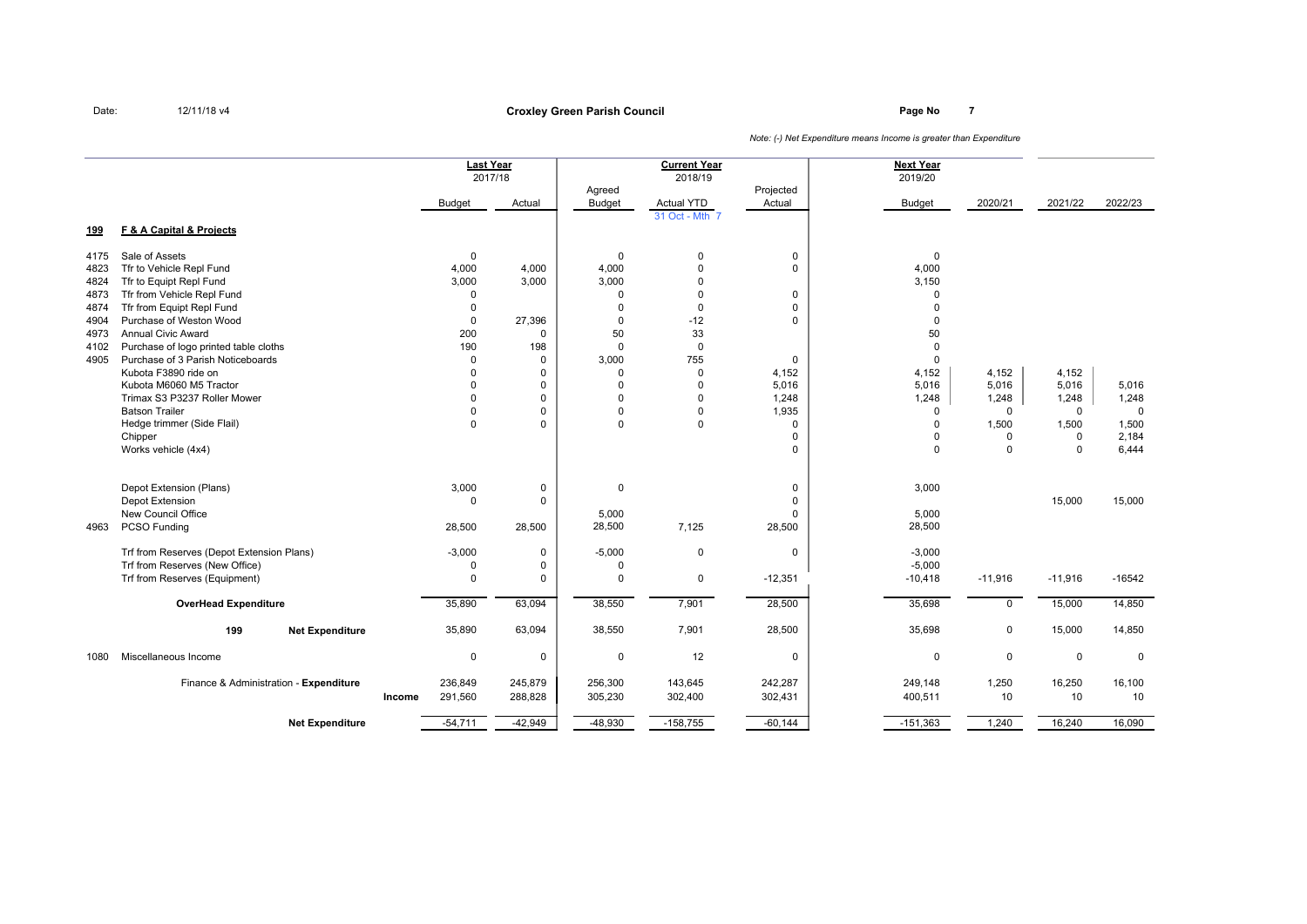**Page No <sup>8</sup> Croxley Green Parish Council**

|              |                                              |                    | <b>Last Year</b><br>2017/18 |                  | <b>Current Year</b><br>2018/19      |                     | <b>Next Year</b><br>2019/20 |                    |                    |                    |
|--------------|----------------------------------------------|--------------------|-----------------------------|------------------|-------------------------------------|---------------------|-----------------------------|--------------------|--------------------|--------------------|
|              |                                              | Budget             | Actual                      | Agreed<br>Budget | <b>Actual YTD</b><br>31 Oct - Mth 7 | Projected<br>Actual | Budget                      | 2020/21            | 2021/22            | 2022/23            |
|              | <b>Environment &amp; Amenity</b>             |                    |                             |                  |                                     |                     |                             |                    |                    |                    |
| 202          | The Green                                    |                    |                             |                  |                                     |                     |                             |                    |                    |                    |
| 4042         | <b>Equipment Maintenance</b>                 | $\mathbf 0$        | 0                           | $\mathbf 0$      | $\mathbf 0$                         |                     | $\mathbf 0$                 | $\mathbf 0$        | 0                  | $\mathbf 0$        |
| 4044<br>4838 | Fly tipping<br>Tfr to Reserves (Fly Tipping) | 500<br>$\mathbf 0$ | 370<br>130                  | 500<br>0         | 272<br>$\Omega$                     | 300<br>200          | 500<br>$\Omega$             | 500<br>$\mathbf 0$ | 500<br>$\mathbf 0$ | 500<br>$\mathbf 0$ |
|              | <b>OverHead Expenditure</b>                  | 500                | 500                         | 500              | 272                                 | 500                 | 500                         | 500                | 500                | 500                |
|              | 202<br><b>Net Expenditure</b>                | 500                | 500                         | 500              | 272                                 | 500                 | 500                         | 500                | 500                | 500                |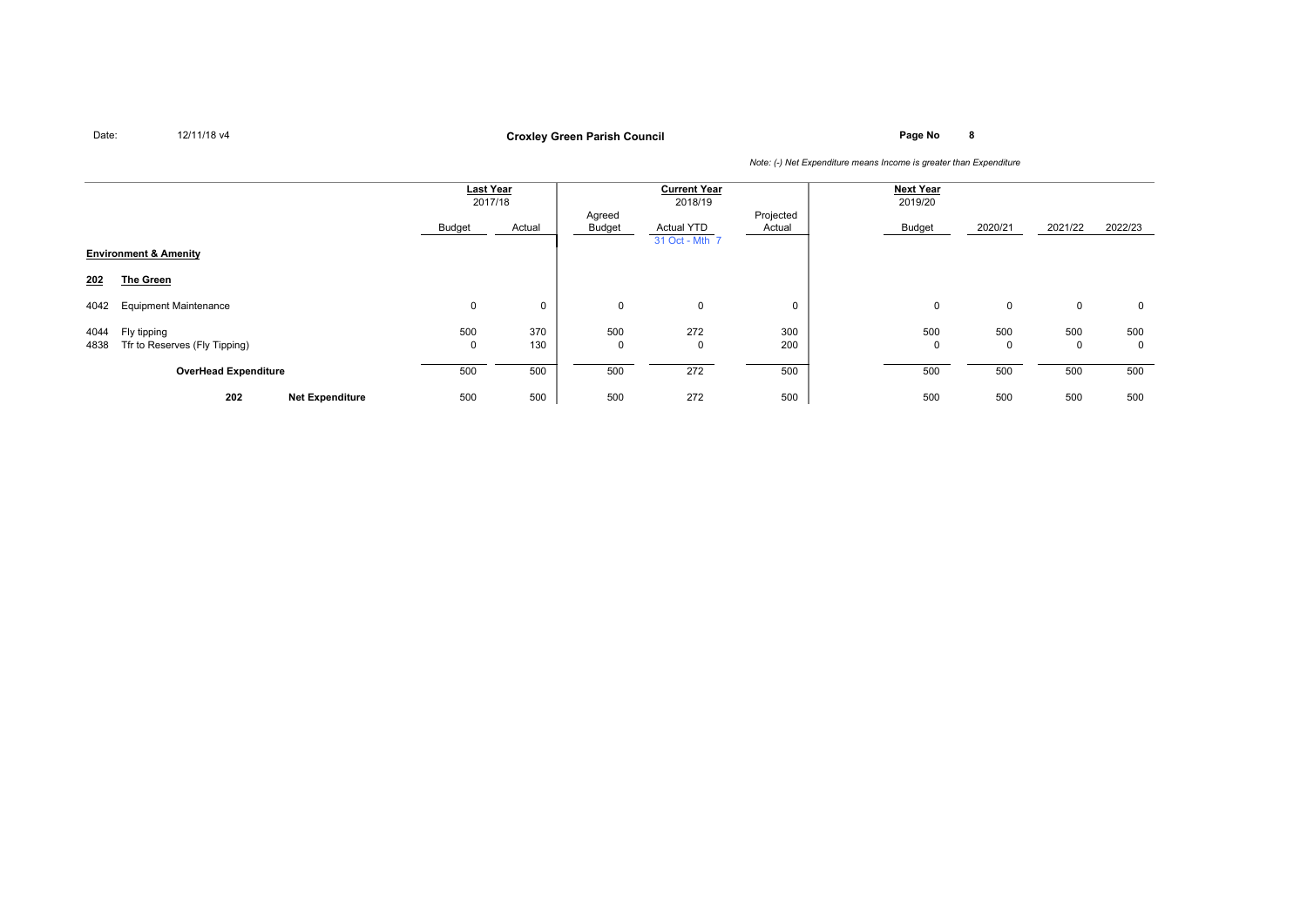|              |                                               |                                                                        |                         | <b>Last Year</b><br>2017/18 | Agreed        | <b>Current Year</b><br>2018/19 | Projected               | <b>Next Year</b><br>2019/20 |                      |                      |                            |
|--------------|-----------------------------------------------|------------------------------------------------------------------------|-------------------------|-----------------------------|---------------|--------------------------------|-------------------------|-----------------------------|----------------------|----------------------|----------------------------|
|              |                                               |                                                                        | Budget                  | Actual                      | <b>Budget</b> | Actual YTD                     | Actual                  | <b>Budget</b>               | 2020/21              | 2021/22              | 2022/23                    |
| 203          | Open Spaces & Trees                           |                                                                        |                         |                             |               | 31 Oct - Mth 7                 |                         |                             |                      |                      |                            |
| 4037<br>4038 | Grounds Maintenance<br>Maintenance Contracts  |                                                                        | $\mathbf 0$<br>$\Omega$ | $\mathbf 0$<br>$\Omega$     | 0<br>$\Omega$ | $\mathbf 0$<br>$\Omega$        | $\mathbf 0$<br>$\Omega$ | 0<br>$\Omega$               | $\Omega$<br>$\Omega$ | $\Omega$<br>$\Omega$ | $\mathbf 0$<br>$\mathbf 0$ |
| 4048         | Plants, Shrubs & Trees - General              |                                                                        | 500                     | $\Omega$                    | 500           | $\Omega$                       | $\Omega$                | 500                         | 500                  | 500                  | 500                        |
| 4056         | Street Trees (moved from P&D ex 301 Nov 2018) |                                                                        | exP&D(301)              | exP&D(301)                  | exP&D(301)    | $\Omega$                       | $\Omega$                | 2,000                       | 2,000                | 2,000                |                            |
| 4049         | Dog Hygiene                                   |                                                                        | 14,000                  | 14,079                      | 14,000        | 8,297                          | 14,223                  | 15,000                      |                      |                      |                            |
|              |                                               | - Bin Replacements (Age/Vandalism)<br>£6,970<br>$\rightarrow$ At mth 7 |                         |                             | 760           |                                |                         | 760                         |                      |                      |                            |
|              | - Disposal<br>- Bags                          | £1,362<br>> At mth 7                                                   |                         |                             |               |                                |                         |                             |                      |                      |                            |
|              |                                               |                                                                        |                         |                             |               |                                |                         |                             |                      |                      |                            |
| 4052         | Purchase of 4x dogs Waste bin dispensers      |                                                                        | 591                     | $\mathbf 0$                 | $\mathbf 0$   | $\mathbf 0$                    |                         | $\mathbf 0$                 |                      |                      |                            |
| 4699         | Stones Orchard Fund                           | - Hedging*                                                             | 1,500                   | 0                           | 1,500         | $\mathbf 0$                    | 0                       | to General                  | 500                  |                      |                            |
|              | (*moved to General provision)                 | - Hedge Consult*                                                       | 0                       | $\Omega$                    | 0             | $\Omega$                       | $\Omega$                | O                           |                      |                      |                            |
|              |                                               | - Trees*                                                               | $\Omega$                | $\mathbf 0$                 | $\Omega$      | $\mathbf 0$                    | $\mathbf 0$             | $\Omega$                    |                      |                      |                            |
|              |                                               | - Projects*<br>General                                                 | 1,000                   | $\Omega$                    | 1,000         | $\Omega$                       | $\Omega$                | to General<br>2.500         | 1,000                | 1,000                | 1,000                      |
|              | From Reserves to Stones Orchard Fund          |                                                                        | $-1.000$                | $\mathbf 0$                 | $-1.000$      | 0                              | $\mathbf 0$             | $-1,000$                    |                      |                      |                            |
|              |                                               | From Reserves (ex Plants. Shrubs & Trees - General 2014)               | $-500$                  | $\mathbf 0$                 | $-500$        | $\mathbf 0$                    | $\mathbf 0$             | $-500$                      |                      |                      |                            |
|              | From Reserves (ex Hedging 2014)               |                                                                        | $-1000$                 | $\mathbf 0$                 | $-1000$       | $\Omega$                       | $\mathbf 0$             | $-1,000$                    | $-1000$              | $-1000$              |                            |
|              | <b>OverHead Expenditure</b>                   |                                                                        | 15,091                  | 14,079                      | 15,260        | 8,297                          | 14,223                  | 18,260                      | 3,000                | 2,500                | 1,500                      |
| 1077         | <b>Grants Received</b>                        |                                                                        | $\mathbf 0$             | $\mathbf 0$                 | 0             | $\mathbf 0$                    | $\mathbf 0$             | $\mathbf 0$                 | $\mathbf 0$          | $\mathbf 0$          | $\Omega$                   |
| 1084         | Dog Bag Donations                             |                                                                        | 200                     |                             | 200           | $\mathbf 0$                    | 200                     | 200                         |                      |                      |                            |
|              |                                               | <b>Total Income</b>                                                    | 200                     | $\Omega$                    | 200           | $\Omega$                       | 200                     | 200                         | $\Omega$             | $\Omega$             | $\Omega$                   |
|              | 203                                           | <b>Net Expenditure</b>                                                 | 14,891                  | 14,079                      | 15,060        | 8,297                          | 14,023                  | 18,060                      | 3,000                | 2,500                | 1,500                      |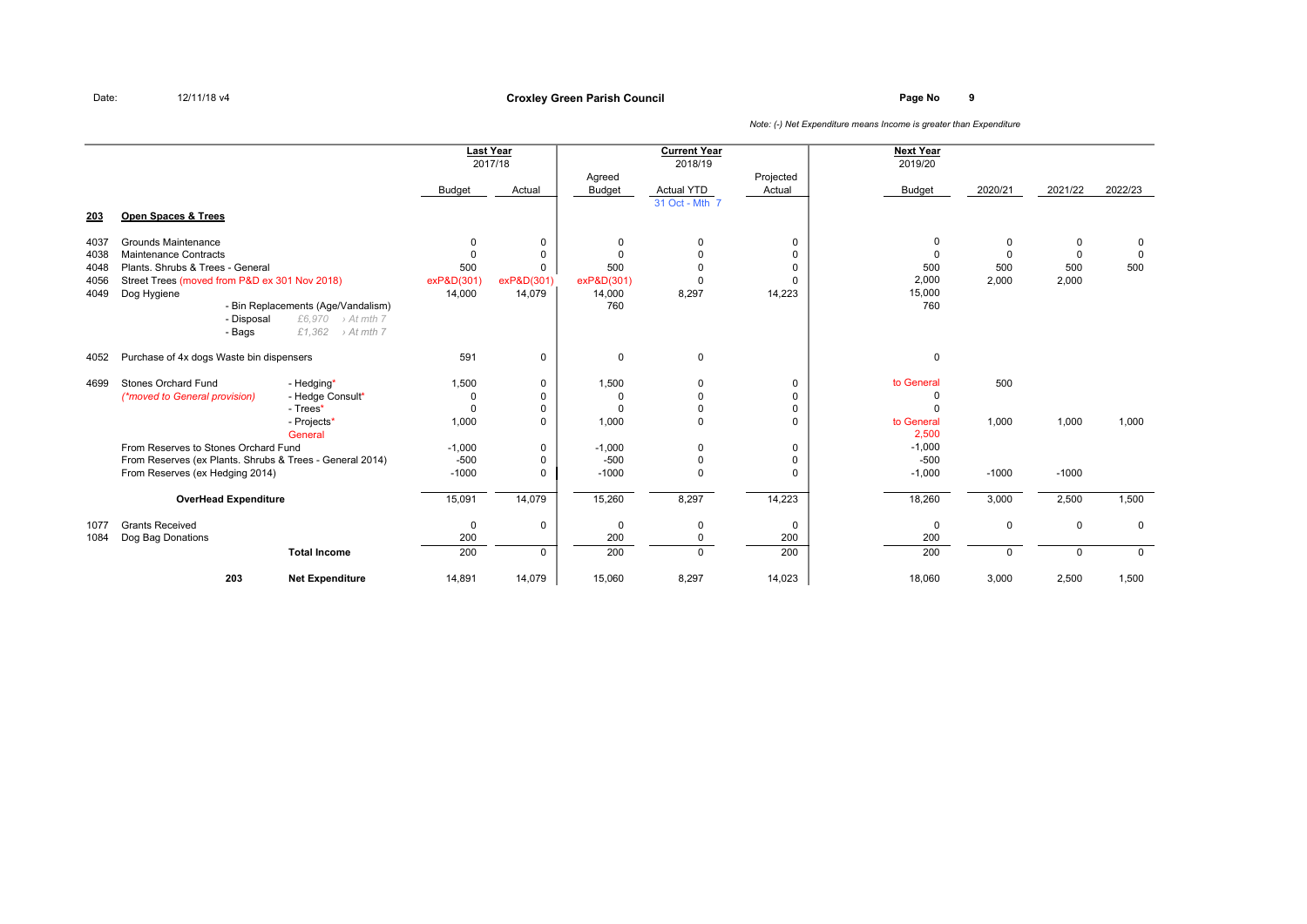**Page No <sup>10</sup> Croxley Green Parish Council**

|      |                                                   | <b>Last Year</b><br>2017/18 |             |                         | <b>Current Year</b><br>2018/19 |                     | <b>Next Year</b><br>2019/20 |             |             |             |
|------|---------------------------------------------------|-----------------------------|-------------|-------------------------|--------------------------------|---------------------|-----------------------------|-------------|-------------|-------------|
|      |                                                   | <b>Budget</b>               | Actual      | Agreed<br><b>Budget</b> | <b>Actual YTD</b>              | Projected<br>Actual | <b>Budget</b>               | 2020/21     | 2021/22     | 2022/23     |
| 211  | <b>Events/Projects</b>                            |                             |             |                         | 31 Oct - Mth 7                 |                     |                             |             |             |             |
| 4601 | Xmas Lighting Competition                         | 250                         | 230         | 250                     | 0                              | 50                  | 250                         |             |             |             |
| 4602 | Quiz Night                                        | 250                         | $\mathbf 0$ | 250                     | $\Omega$                       | 250                 | 250                         |             |             |             |
| 4604 | Campaigns & Comps.                                | $\mathbf 0$                 | $\Omega$    | $\mathbf 0$             | $\Omega$                       | 0                   | $\mathbf 0$                 |             |             |             |
| 4605 | Christmas Lights                                  | 8,500                       | 8,889       | 8,800                   | 4,250                          | 8,800               | 9,000                       |             |             |             |
| 4610 | Fireworks on Green                                | 5,000                       | 768         | 5,000                   | 4,547                          | 4,500               | 5,000                       |             |             |             |
| 4611 | Senior Citizens Seaside/Outing                    | 1,200                       | 1,240       | 1,300                   | 1,160                          | 1,160               | 1,300                       | 1,300       | 1,300       |             |
| 4615 | Library Xmas Tree (External)                      | 550                         | $\mathbf 0$ | 570                     | $\mathbf 0$                    | 570                 | 580                         |             |             |             |
| 4617 | Wassail                                           | 50                          | 51          | 100                     | $\Omega$                       | 100                 | 100                         | 50          | 50          |             |
| 4618 | Dog Show                                          | 50                          | $\mathbf 0$ | 100                     | 97                             | 100                 | 100                         | 50          | 50          |             |
| 4619 | <b>Local Travel Map</b>                           | 1,000                       | $\mathbf 0$ | 1,000                   | $\Omega$                       | 0                   | 1,000                       |             |             |             |
| 4620 | <b>Bird Boxes</b>                                 | 150                         | 87          | $\mathbf 0$             | $\Omega$                       | 0                   | 0                           | 150         | 150         |             |
| 4621 | Ponds                                             | $\mathbf 0$                 | 680         | $\mathbf 0$             | $\Omega$                       | 0                   | $\mathbf 0$                 |             |             |             |
| 4623 | Remembrance Day -Brass Band                       | 300                         | 300         | 300                     | $\Omega$                       | 300                 | 300                         | 250         | 250         |             |
| 4622 | Poppies on The Green                              | 250                         | 250         | 250                     | $\Omega$                       | 250                 | 250                         | 150         |             |             |
|      | <b>Bird Box Camera</b>                            | 100                         | $\mathbf 0$ | $\mathbf 0$             | $\Omega$                       | 0                   | $\mathbf 0$                 |             |             |             |
|      | Infant School Sun Flower Comp                     | $\mathbf 0$                 | $\Omega$    | 300                     | $\Omega$                       | $\mathbf 0$         | 350                         |             |             |             |
|      | Micro-habitats                                    | $\mathbf 0$                 | $\mathbf 0$ | 500                     | $\Omega$                       | $\mathbf 0$         | 500                         |             |             |             |
|      | Promotional banners etc                           | $\Omega$                    | $\mathbf 0$ | 600                     | 148                            | 150                 | 250                         |             |             |             |
|      | Allotment for Preschool children                  | $\Omega$                    | $\mathbf 0$ | 1,000                   | 107                            | 1,000               | 1,000                       |             |             |             |
|      | <b>Bat Boxes</b>                                  | $\Omega$                    | $\mathbf 0$ | 500                     | $\Omega$                       | 0                   | 500                         | 100         | 100         |             |
|      | Easter Egg Hunt (Stones Orchard)                  | $\mathbf 0$                 | 190         | 250                     | $\Omega$                       | 0                   | 250                         |             |             |             |
| 4046 | Purchase of 2 printed table cloths                | $\Omega$                    | $\mathbf 0$ | $\mathbf 0$             | $\Omega$                       | 0                   | 248                         |             |             |             |
|      | Tfr from Rerserves (Micro-habitats)               | $\mathbf 0$                 | $\mathbf 0$ | $\mathbf 0$             | $\mathbf 0$                    | 0                   | $-500$                      |             |             |             |
|      | Tfr from Rerserves (Bat Boxes)                    | $\mathbf 0$                 | $\mathbf 0$ | $\mathbf 0$             | $\mathbf 0$                    | $\mathbf 0$         | $-500$                      |             |             |             |
|      | Tfr from Reserves (Infant School Sun Flower Comp) |                             |             |                         |                                |                     | $-125$                      |             |             |             |
| 4878 | Tfr from Reserves (Local Travel Map)              | $-1,000$                    | $\mathbf 0$ | $-1,000$                | $\mathbf 0$                    | $\mathbf 0$         | $-1,000$                    |             |             |             |
|      | Tfr from Reserves (Great Pram Race)               | $-500$                      | $\mathbf 0$ | $\Omega$                | $\Omega$                       |                     | $\mathbf 0$                 |             |             |             |
|      | <b>OverHead Expenditure</b>                       | 16,150                      | 12,685      | 20,070                  | 10,309                         | 17,230              | 19,103                      | 2,050       | 1,900       | $\mathbf 0$ |
| 1077 | <b>Grants and Donatons Received</b>               | $\mathbf 0$                 | $\pmb{0}$   | $\Omega$                | $\Omega$                       | 0                   | $\Omega$                    |             |             |             |
|      | 1078(2! Flowers for Croxley Income                | $\mathbf 0$                 | $\mathbf 0$ | $\Omega$                | $\Omega$                       | 0                   | $\Omega$                    | $\mathbf 0$ | 0           | $\mathsf 0$ |
|      | 1079(2! Play Area Income                          | $\mathbf 0$                 | $\mathsf 0$ | $\Omega$                | $\Omega$                       | 0                   | $\mathbf 0$                 |             |             |             |
|      | 1080(2! Miscellaneous Income                      | $\Omega$                    | $\mathbf 0$ | $\Omega$                | $\Omega$                       | 0                   | $\Omega$                    |             |             |             |
|      | <b>Total Income</b>                               | $\mathbf 0$                 | $\mathbf 0$ | $\mathbf 0$             | $\Omega$                       | $\mathbf 0$         | $\mathbf 0$                 | $\mathbf 0$ | $\mathbf 0$ | $\mathbf 0$ |
|      | 211<br><b>Net Expenditure</b>                     | 16,150                      | 12,685      | 20,070                  | 10,309                         | 17,230              | 19,103                      | 2,050       | 1,900       | 0           |
|      |                                                   |                             |             |                         |                                |                     |                             |             |             |             |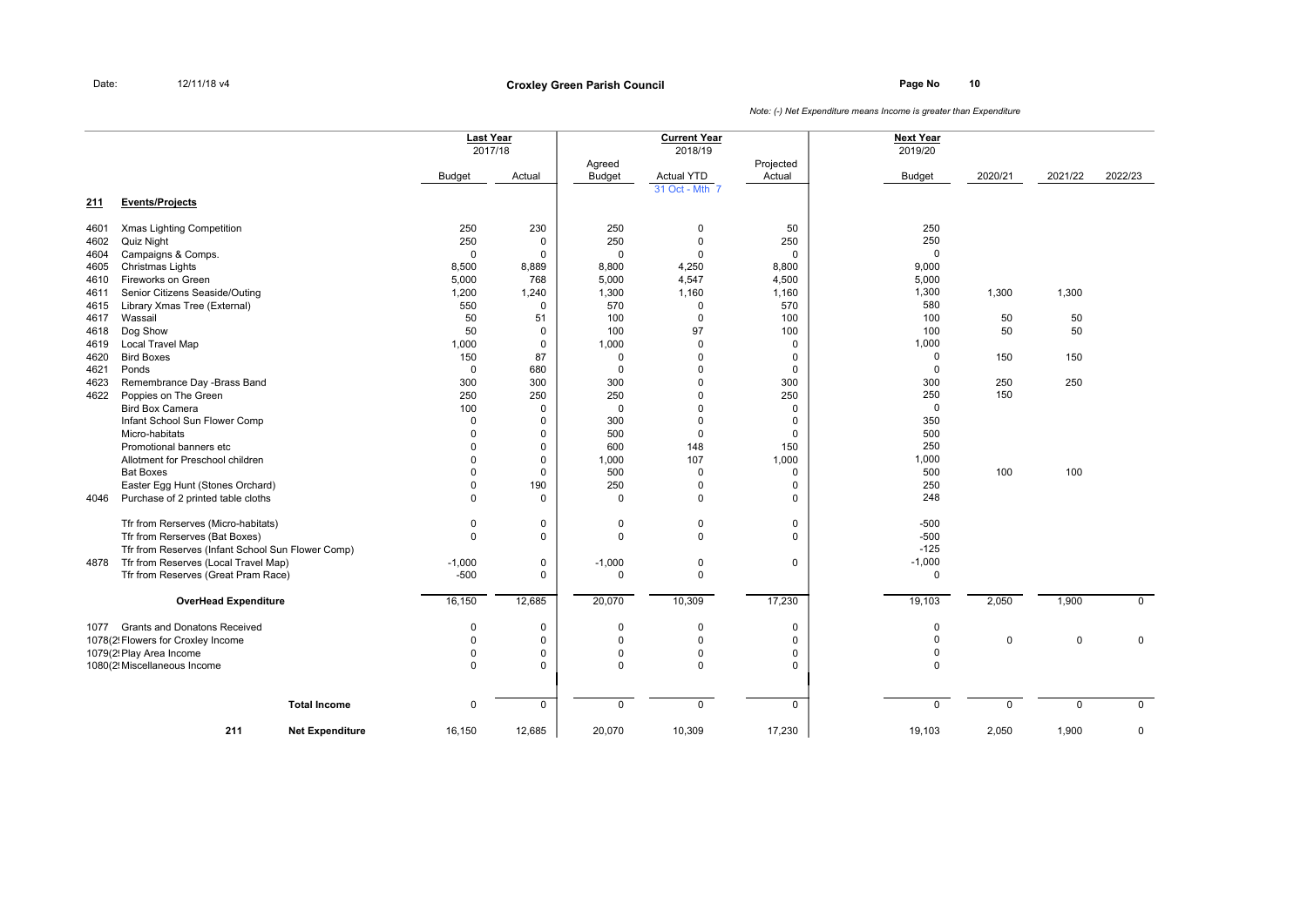**Page No <sup>11</sup> Croxley Green Parish Council**

|                      |                                                                      | Last Year<br>2017/18 |                           | <b>Current Year</b><br>2018/19 |                                     | <b>Next Year</b><br>2019/20 |                      |             |              |             |
|----------------------|----------------------------------------------------------------------|----------------------|---------------------------|--------------------------------|-------------------------------------|-----------------------------|----------------------|-------------|--------------|-------------|
|                      |                                                                      | Budget               | Actual                    | Agreed<br>Budget               | <b>Actual YTD</b><br>31 Oct - Mth 7 | Projected<br>Actual         | Budget               | 2020/21     | 2021/22      | 2022/23     |
| 221                  | <u>MSC</u>                                                           |                      |                           |                                |                                     |                             |                      |             |              |             |
| 4042<br>4830<br>4880 | <b>Equipment Maintenance</b><br>Tfr to MSC Fund<br>Tfr from MSC Fund | 1000<br>0<br>0       | 1,000<br>0<br>$\mathbf 0$ | 1000<br>$\Omega$               | 0<br>0<br>$\mathbf 0$               | 1,000                       | 1,000<br>$\mathbf 0$ |             |              |             |
|                      | <b>OverHead Expenditure</b>                                          | 1,000                | 1,000                     | 1,000                          | 0                                   | 1,000                       | 1,000                | 0           |              | $\mathbf 0$ |
| 1063                 | MSC 2/3 TRDC Contribution to Repairs                                 | 0                    | 0                         | $\mathbf{0}$                   | 0                                   | 0                           | $\mathbf 0$          | 0           | 0            | $\mathbf 0$ |
|                      | 221<br><b>Net Expenditure</b>                                        | 1,000                | 1,000                     | 1,000                          | 0                                   | 1,000                       | 1,000                | $\mathbf 0$ | $\mathbf{0}$ | $\mathbf 0$ |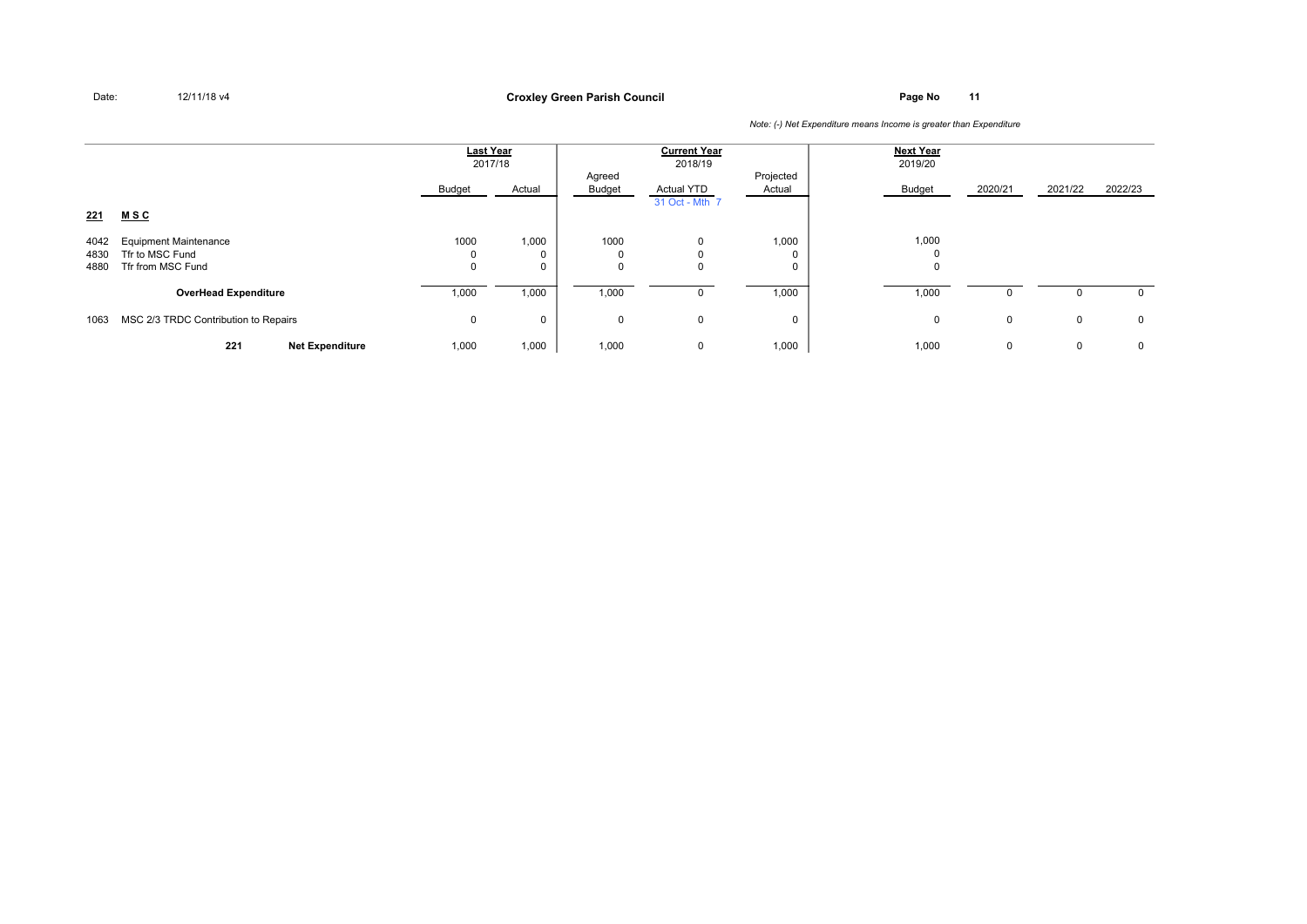**Page No <sup>12</sup> Croxley Green Parish Council**

|      |                                                |        |              | <b>Last Year</b><br>2017/18 |                         | <b>Current Year</b><br>2018/19 |                     | <b>Next Year</b><br>2019/20 |         |             |              |
|------|------------------------------------------------|--------|--------------|-----------------------------|-------------------------|--------------------------------|---------------------|-----------------------------|---------|-------------|--------------|
|      |                                                |        | Budget       | Actual                      | Agreed<br><b>Budget</b> | <b>Actual YTD</b>              | Projected<br>Actual | <b>Budget</b>               | 2020/21 | 2021/22     | 2022/23      |
|      |                                                |        |              |                             |                         | 31 Oct - Mth 7                 |                     |                             |         |             |              |
| 299  | E & A Capital & Projects                       |        |              |                             |                         |                                |                     |                             |         |             |              |
| 4932 | <b>War Memorial</b>                            |        | 200          | $\mathbf 0$                 | 200                     | 120                            | 206                 | 200                         |         |             |              |
| 4934 | Flowers 4 Croxley                              |        | $\mathbf 0$  | 436                         | 500                     | 72                             | 500                 | 500                         | 500     | 500         | 500          |
| 4935 | Project - Village Signs                        |        | $\Omega$     | $\mathbf 0$                 | $\Omega$                | $\Omega$                       | 0                   | $\Omega$                    |         |             |              |
| 4936 | School Gardening Clubs                         |        | $\mathbf 0$  | $\mathbf 0$                 | $\Omega$                | $\Omega$                       | $\mathbf 0$         | $\Omega$                    |         |             |              |
| 4937 | Development of Play Areas                      |        | $\mathbf 0$  | $\mathbf 0$                 | 0                       | $\Omega$                       | 0                   | O                           |         |             |              |
| 4938 | <b>Brown Bin Caddy Liners</b>                  |        | 650          | $\mathbf 0$                 | $\Omega$                | $\Omega$                       | $\mathbf 0$         | $\Omega$                    |         |             |              |
| 4970 | Stop Parking on Green Initiative               |        | $\Omega$     | $\mathbf 0$                 | $\Omega$                | $\Omega$                       | $\mathbf 0$         | $\Omega$                    |         |             |              |
| 4961 | Commemorative Plaques on oak trees             |        | 1,460        | $\mathbf 0$                 | 1,460                   | 0                              | 0                   | 1,460                       |         |             |              |
| 4969 | Canal Adoption Scheme/Towing Path works        |        | 400          | $\mathbf 0$                 | 400                     | 0                              | $\mathbf 0$         | 400                         | 400     | 400         |              |
| 4940 | <b>Local Market</b>                            |        | 300          | 316                         | 300                     | 0                              | 300                 | 300                         | 300     | 300         |              |
| 4933 | Information Board - Stones Orchard             |        | 1,000        | $\mathbf 0$                 | 1,000                   | $\Omega$                       | $\mathbf 0$         | 1,000                       |         |             |              |
| 4975 | Defribrillators - new                          |        | 4,270        | 3,826                       | 1,500                   | $\Omega$                       | $\mathbf 0$         | $\mathbf 0$                 |         |             |              |
| 4976 | Defribrillators - Maintenance                  |        | 500          | 921                         | 500                     | 1,307                          | 1,307               | 500                         | 500     | 500         |              |
|      | Youth Project                                  |        | 5,000        | $\mathbf 0$                 | 5,000                   | 0                              | $\Omega$            | 5,000                       |         |             |              |
|      | <b>Beautification of Croxley</b>               |        | 0            | 0                           | 500                     | 0                              | 2,450               | 4,900                       |         |             |              |
|      | Provision of a Public Toilet, Barton Way       |        | $\mathbf{0}$ | $\mathbf 0$                 | $\Omega$                | $\Omega$                       | $\mathbf 0$         | 100,000                     | 5,000   | 5,000       |              |
|      | Transfer from Reserves (ex Youth project)      |        | $\mathbf 0$  | $\mathbf 0$                 | $-5,000$                | 0                              | 0                   | $-5,000$                    |         |             |              |
|      | Transfer from Reserves (ex War memorial 2016)  |        | $-200$       | $\mathbf 0$                 | $-200$                  | $\Omega$                       | 0                   | $-200$                      |         |             |              |
|      | Transfer from Reserves ex towpath              |        | $-300$       | $\mathbf 0$                 | $-400$                  | O                              | $\mathbf 0$         | $-400$                      |         |             |              |
|      | Transfer from Reserves (ex tree plaques)       |        | $-1,460$     | $\mathbf 0$                 | $-1,460$                | $\Omega$                       | $\mathbf 0$         | $-1,460$                    |         |             |              |
|      | Transfer from Reserves (ex Info Board 2005/06) |        | $-1,000$     | $\mathbf 0$                 | $-1,000$                | $\Omega$                       | $\mathbf 0$         | $-1,000$                    |         |             |              |
|      | <b>OverHead Expenditure</b>                    |        | 10,820       | 5,499                       | 3,300                   | 1,499                          | 4,763               | 106,200                     | 6,700   | 6,700       | 500          |
|      | 299<br><b>Net Expenditure</b>                  |        | 10,820       | 5,499                       | 3,300                   | 1,499                          | 4,763               | 106,200                     | 6,700   | 6,700       | 500          |
| 1077 | <b>Grants and Donatons Received</b>            |        | $\mathbf 0$  | 1,500                       | $\pmb{0}$               | 0                              | 0                   | 0                           | 0       | $\mathbf 0$ |              |
| 1082 | <b>Brown Bin Caddy Liners</b>                  |        | 800          | 550                         | $\pmb{0}$               | $\Omega$                       | $\mathbf 0$         | $\mathbf 0$                 |         |             |              |
|      | <b>Environment &amp; Amenity - Expenditure</b> |        | 43,561       | 33,763                      | 40,130                  | 20,377                         | 37,716              | 145,063                     | 12,250  | 11,600      | 2,500        |
|      |                                                | Income | 1,000        | 2,050                       | 200                     | 0                              | 200                 | 200                         | 0       | $\mathbf 0$ | $\mathbf{0}$ |
|      | <b>Net Expenditure</b>                         |        | 42,561       | 31,713                      | 39,930                  | 20,377                         | 37,516              | 144,863                     | 12,250  | 11,600      | 2,500        |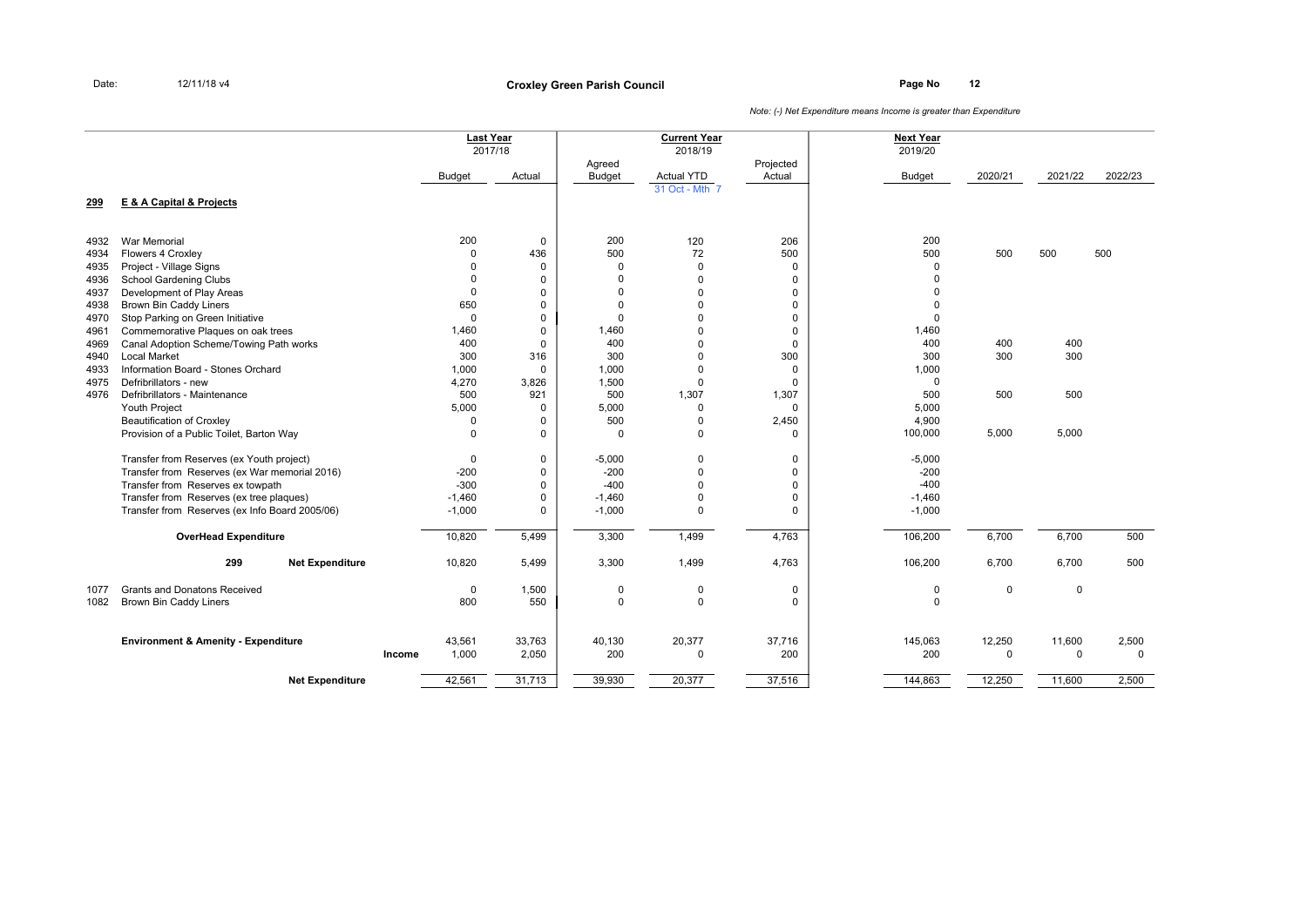**Page No <sup>13</sup> Croxley Green Parish Council**

|                                   |                                            | <b>Last Year</b> |        | <b>Current Year</b> |                |             | <b>Next Year</b> |         |         |              |
|-----------------------------------|--------------------------------------------|------------------|--------|---------------------|----------------|-------------|------------------|---------|---------|--------------|
|                                   |                                            | 2017/18          |        | 2018/19             |                |             | 2019/20          |         |         |              |
|                                   |                                            |                  |        | Agreed              |                | Projected   |                  |         |         |              |
|                                   |                                            | Budget           | Actual | Budget              | Actual YTD     | Actual      | Budget           | 2020/21 | 2021/22 | 2022/23      |
|                                   |                                            |                  |        |                     | 31 Oct - Mth 7 |             |                  |         |         |              |
| <b>Planning &amp; Development</b> |                                            |                  |        |                     |                |             |                  |         |         |              |
| 301                               | Roads & Street Furniture                   |                  |        |                     |                |             |                  |         |         |              |
| 4042                              | <b>Equipment Maintenance</b>               |                  | 0      | $\Omega$            | $\Omega$       | $\mathbf 0$ | $\mathbf 0$      |         |         |              |
| 4043                              | Salt Bins/Salt                             | 500              | 0      | 500                 | $\Omega$       | 0           | 500              |         |         |              |
| 4047                              | Footpath Maintenance                       | 1,000            | 0      | 1,000               | $\Omega$       | 0           | 1,000            |         |         |              |
| 4050                              | <b>Bus Shelters</b>                        | 100              |        | 100                 | $\Omega$       | 0           | 100              |         |         |              |
| 4056                              | Street Trees (moved to E&A 203 Nov 2018)   | 2,000            | 1,500  | 2,000               | $\mathbf 0$    | 0           | toE&A (203)      | 2,000   | 2,000   |              |
|                                   |                                            |                  |        |                     |                |             | 0                |         |         |              |
|                                   | CMS Grant for Footpath Maint               | $-1,000$         | 0      | $-1,000$            | $\mathbf 0$    | $\mathbf 0$ | $-1,000$         |         |         |              |
|                                   | Tfr from Reserves (ex Salt Bins/Salt 2017) | $-500$           | 0      | $-500$              | $\mathbf 0$    | 0           | $-500$           |         |         |              |
|                                   | Tfr from Reserves ex Equipment Maint       |                  | 0      |                     | $\Omega$       | 0           |                  |         |         |              |
|                                   | From Reserves (ex Street Trees -2017)      | $-2,000$         | 0      | $-2,000$            | $\Omega$       | 0           | $-2,000$         |         |         |              |
|                                   | <b>OverHead Expenditure</b>                | 100              | 1,500  | 100                 | $\Omega$       | $\Omega$    | $-1,900$         | 2,000   | 2,000   | $\mathbf{0}$ |
|                                   | 301<br><b>Net Expenditure</b>              | 100              | 1,500  | 100                 | $\mathbf{0}$   | 0           | $-1,900$         | 2,000   | 2,000   | 0            |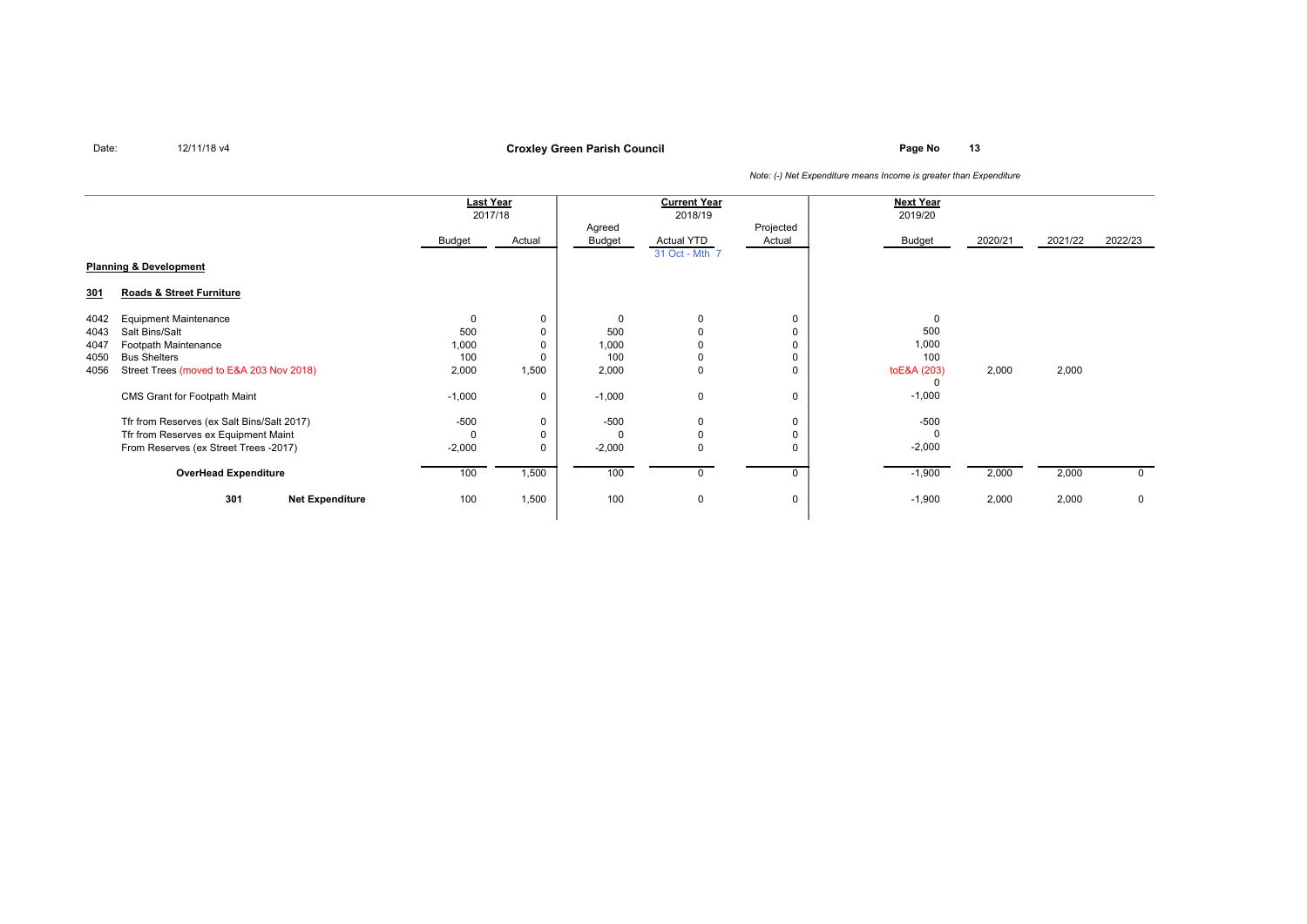**Page No <sup>14</sup> Croxley Green Parish Council**

|      |                               | Last Year<br>2017/18 |        | <b>Current Year</b><br>2018/19 |                                     |                     | Next Year<br>2019/20 |         |         |         |
|------|-------------------------------|----------------------|--------|--------------------------------|-------------------------------------|---------------------|----------------------|---------|---------|---------|
|      |                               | <b>Budget</b>        | Actual | Agreed<br><b>Budget</b>        | <b>Actual YTD</b><br>31 Oct - Mth 7 | Projected<br>Actual | Budget               | 2020/21 | 2021/22 | 2022/23 |
| 302  | <b>Community Bus</b>          |                      |        |                                |                                     |                     |                      |         |         |         |
| 4702 | <b>Community Bus</b>          | 6,900                | 6,760  | 6,900                          | 4,225                               | 6,900               | 6,900                | 6,900   | 6,900   | 6,900   |
|      | <b>OverHead Expenditure</b>   | 6,900                | 6,760  | 6,900                          | 4,225                               | 6,900               | 6,900                | 6,900   | 6,900   | 6,900   |
|      | 302<br><b>Net Expenditure</b> | 6,900                | 6,760  | 6,900                          | 4,225                               | 6,900               | 6,900                | 6,900   | 6,900   | 6,900   |